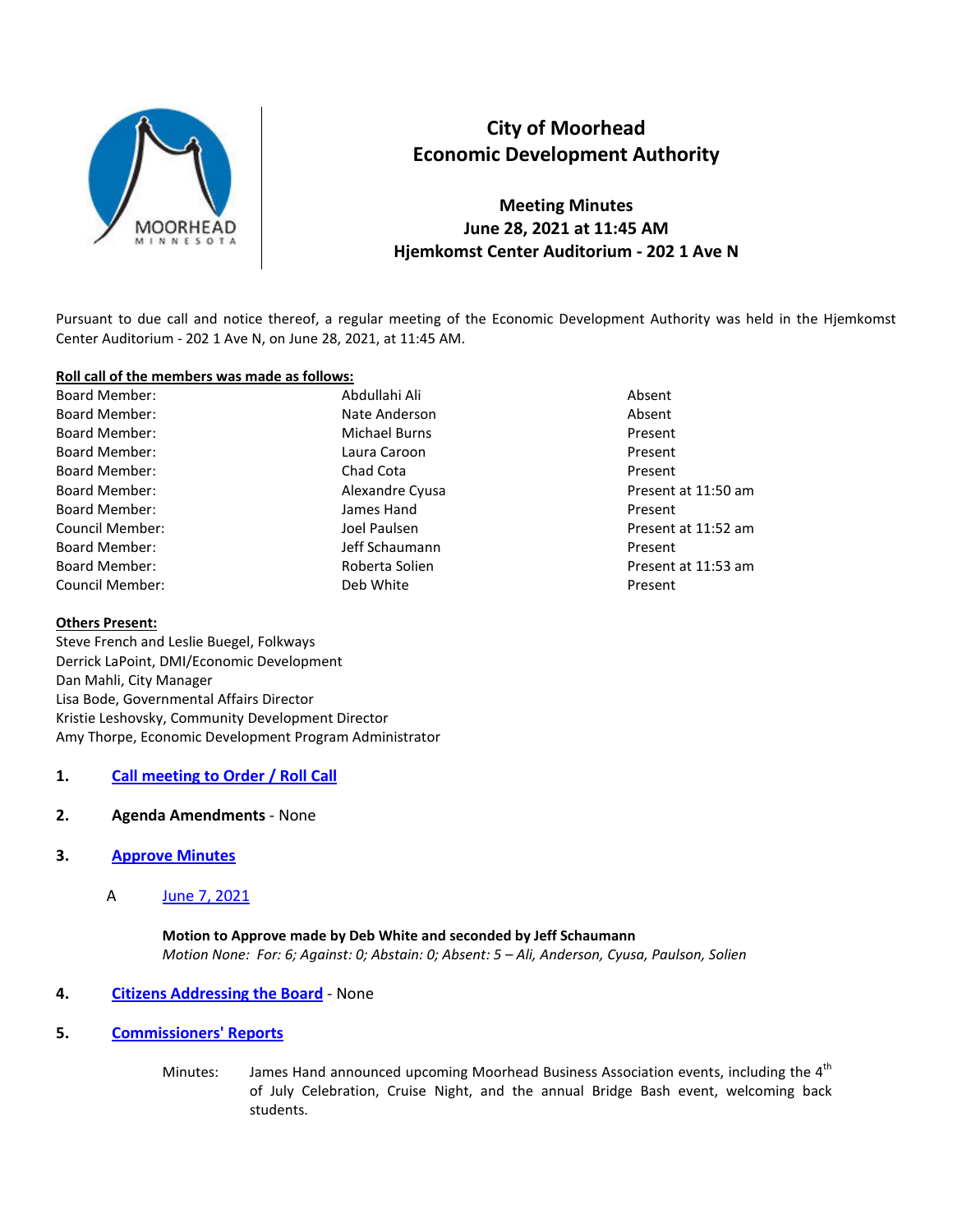#### **6. Resolution to Approve Improvements in the MCCARA Industrial Park for Drywall Supply**

Minutes: Derrick LaPoint, DMI/Economic Development, provided an overview of the requested property improvements along the railroad track requested by Drywall Supply in the MCCARA Industrial Park property.

#### **Motion to Approve made by Deb White and seconded by Chad Cota**

Recommend to City Council Approval of Improvements in the MCCARA Industrial Park for Drywall Supply

*Motion None: For: 9; Against: 0; Abstain: 0; Absent: 2* 

#### **7. Downtown Plan Implementation - Placemaking Update**

Minutes: Derrick LaPoint DMI/Economic Development, and Dan Mahli, City Manager, opened by giving an overview of placemaking as found in the Downtown Master Plan and placemaking initiatives which were in the works. They stated there was positive community support for new projects and events in Moorhead.

> Kristie Leshovsky, Community Development Director, provided an update on a new public art concept being presented to the City Council featuring local artists, Katie Miller and Emily Williams-Wheeler. She also mentioned other future opportunities for artists including "Music at the Market" for the Moorhead Farmers Market.

> Steve French, Folkways, introduced an upcoming refurbishing project working with Moorhead High School students. Leslie Buegel, along with a MHS student artist, described the project to repaint a storage box currently located in the Moorhead Center Mall parking lot and what it could mean to the community. The design and painting will be done by the student artists this summer.

Board members had detailed discussion and expressed appreciation for the communitybuilding art project.

#### **8. 2021 Legislative Update - Lisa Bode, Governmental Affairs Director**

Minutes: Lisa Bode, Governmental Affairs Director, provided an update on Moorhead's legislative initiatives, as found in packet materials. Board members had detailed discussion.

> Dan Mahli, City Manager, took the opportunity to thank the Economic Development Authority for their continued support, and encouraged the board to keep reaching out to the community and thank those who help us keep growing.

## **9. Information / Update**

- Minutes: Derrick LaPoint, DMI/Economic Development, encouraged board members to participate in the upcoming public engagement opportunities for the City Comprehensive Plan in July.
- A City of Moorhead Comprehensive Plan: Onward Moorhead! [http://cityofmoorhead.com/departments/community-development/planning-zoning/long](http://cityofmoorhead.com/departments/community-development/planning-zoning/long-range-planning/onward-moorhead-comprehensive-plan)[range-planning/onward-moorhead-comprehensive-plan](http://cityofmoorhead.com/departments/community-development/planning-zoning/long-range-planning/onward-moorhead-comprehensive-plan)
- B Clay County Comprehensive and Transportation Plan:<https://fmmetrocog.org/claycounty2045>
- C Building & Permit Valuation Report Sign up for "Building and Housing" e-Notifications at: <https://www.ci.moorhead.mn.us/about-the-city/news/sign-up-for-e-notification>
- **10. Adjourn**